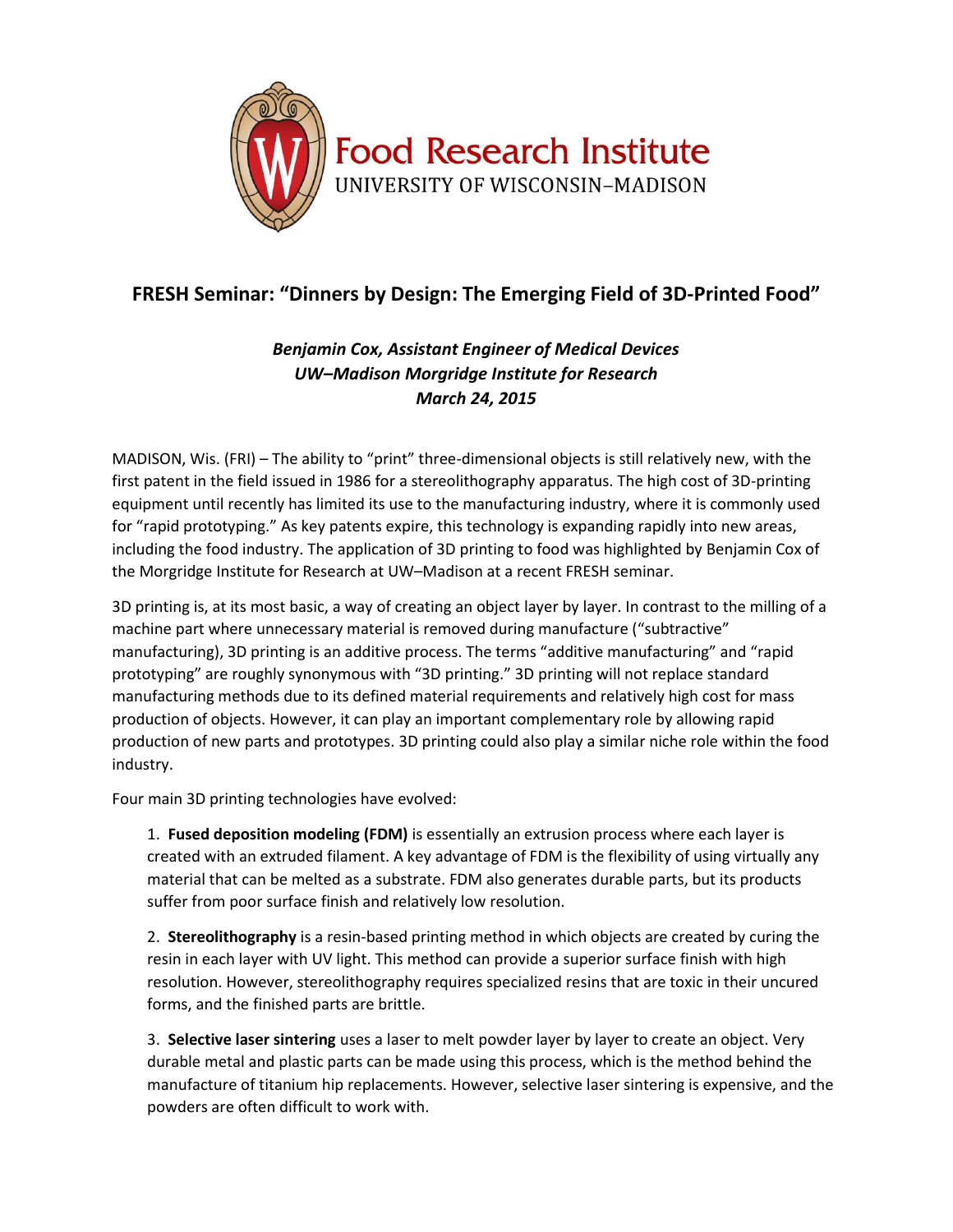

4. **Laminated object manufacturing** uses inkjet-based printing technology in which each layer of an object is created by gluing powder together. The use of colored glue allows objects to be made in any color (or multiple colors), so very artistic products can result. However, objects made from this method are fragile, and the powders can be difficult with which to work.

The Morgridge Institute "Fab" (Fabrication) Lab has a stereolithography system (3D System's Viper Si, capable making parts with 150-micron resolution) as well as an FDM system (Statasys's Dimension Elite). Among the many 3D-printing products that Ben has developed is a chamber that allows live imaging of fruit fly larvae and a collagen-stretching device used in cancer research.

Although the Morgridge Institute's Fab Lab currently is not working with food, plenty of other groups are exploring 3D-printing food applications. 3D printing of food may sound novel and technically sophisticated, but as Ben explained, most 3D-printing food applications involve extrusion, which is not really new. Many foods — such as pasta, sausage, cake icing, ice cream, and even ketchup — are extruded.

For 3D printing of food, FDM technology is usually used. Food is extruded in layers and stacked one on top of the other. A number of 3D printers have been developed with food-based applications in mind:

- **The Frostruder (MakerBot)** was an early (~2006) open-source printer originally intended for use with frosting and chocolate.
- More recently, the **Choc Creator 2.0 (Choc Edge)** was introduced in the UK, allowing 2D and 3D chocolate shapes to be created easily.
- A Kickstarter campaign was launched by a London group (3D Ventures) to fund development of a confectionary printer called **"Candy."**
- Natural Machines is developing a 3D food printer called the **"Foodini,"** which will allow consumers to build pasta, chicken nuggets, pizza, and many other food products.

While some of the applications being proposed for 3D-printed foods may seem gimmicky, there are very practical applications being explored as well. Peter Thiel of PayPal fame has funded a Missouri startup company called Modern Meadow to combine tissue engineering with 3D printing to create "bioprinted" meat. The company hopes such an approach can improve sustainability and reduce the costs of meat production. NASA has granted a Phase 1 SBIR grant to a Texas company (Material Research Consultancy) to investigate 3D food printing as a way to generate on-demand food for astronauts in space. Shelfstable nutrient powders could be hydrated and mixed in different ways to generate a variety of foods, minimizing food-packaging waste and improving availability of high quality food for long missions. 3D